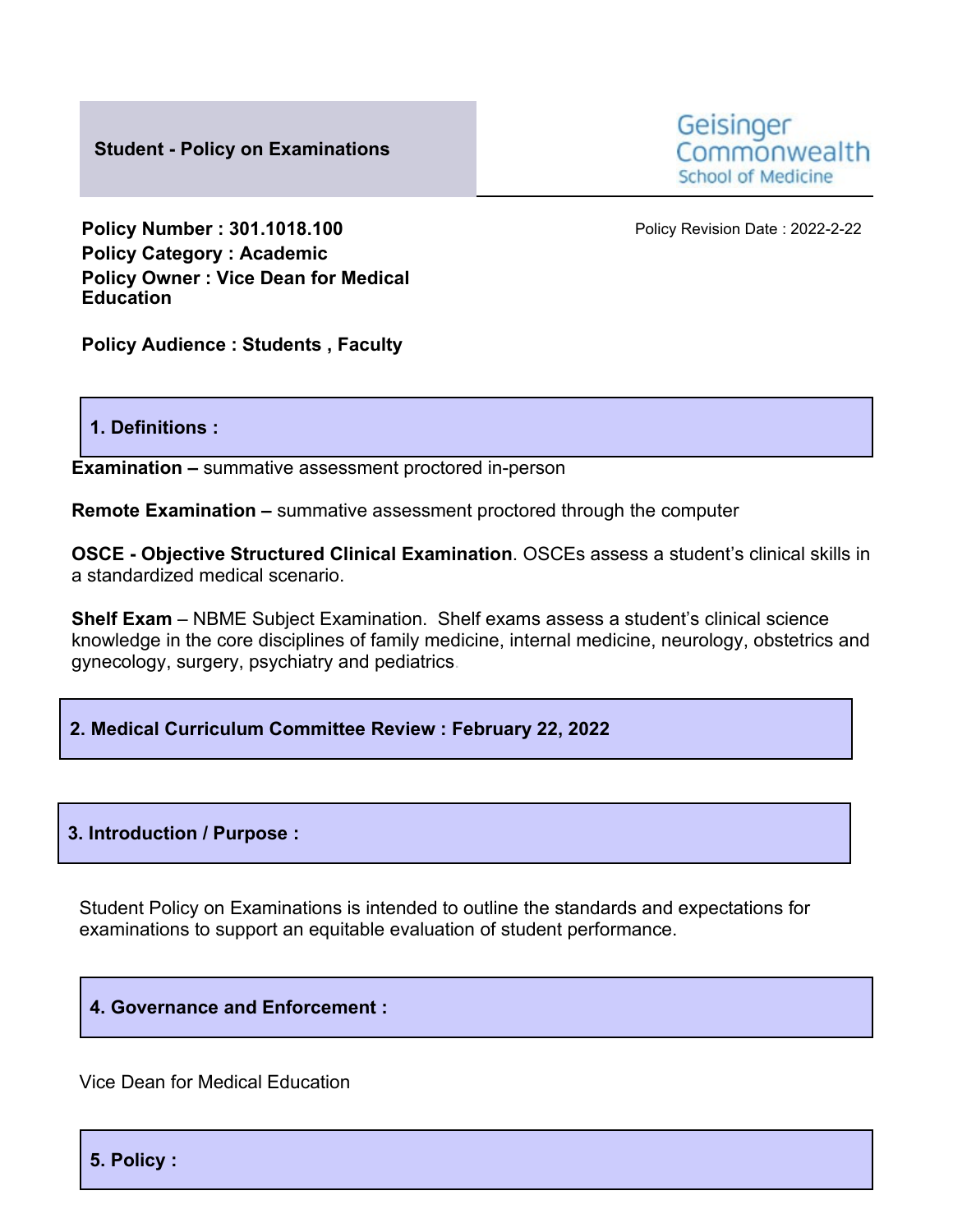#### **Phase 1**

# **Requirements for all summative examinations (Clinical Skills and Medical Knowledge): Students must:**

- Arrive at least 10 minutes prior to the scheduled time of each exam to ensure an ontime start.
- Students who arrive late for an examination will not be allowed to enter without permission of the proctor. The time it takes to secure that permission will be subtracted from the total exam time. Late students may have to take the examination in a different location.
- To maintain the proper testing environment (i.e., to reduce the noise in the testing site and to minimize distractions for students who are still working on the exam), students who have completed the exam must vacate the room and surrounding hallways until the prescribed examination time has elapsed. Once finished, students should not return to their testing area.
- No student will be allowed to begin taking the examination after the first student has finished the exam, handed their exam materials in, and left the room.
- Students may bring a drink container with them to use during the exam. Proctors can inspect the containers at any time. No food is permitted in the exam area.

## **Students may not:**

- Use electronic devices (e.g., cell phones, iPods, personal digital assistants, calculators, headphones, smart watches, etc.) unless directed to by course faculty. Non-electronic headphones/ear plugs are permitted, proctors can inspect these items at any time.
- Bring personal items such as backpacks, book bags, briefcases, purses, etc. into the examination room. Proctors will instruct students on where to store items brought to the exam room.
- Leave the exam room for any purpose other than to briefly visit the restroom. Students must sign in and out when leaving the testing area to use the restroom.
- Use any reference source or external calculator while the exam is in progress.

# **Summative written examinations:**

- Are administered using a computer-based testing program and students must have the most up to date version of Examsoft and download the exam as directed before testing. Usually, this will occur two days prior to the test.
- Students will be given a password that allows them to open the test at the beginning of the testing period. Exam timer will start with when the password is entered and the exam opens. Students are provided with scrap paper/lab sheets/calculators that are available in the room or through Examsoft.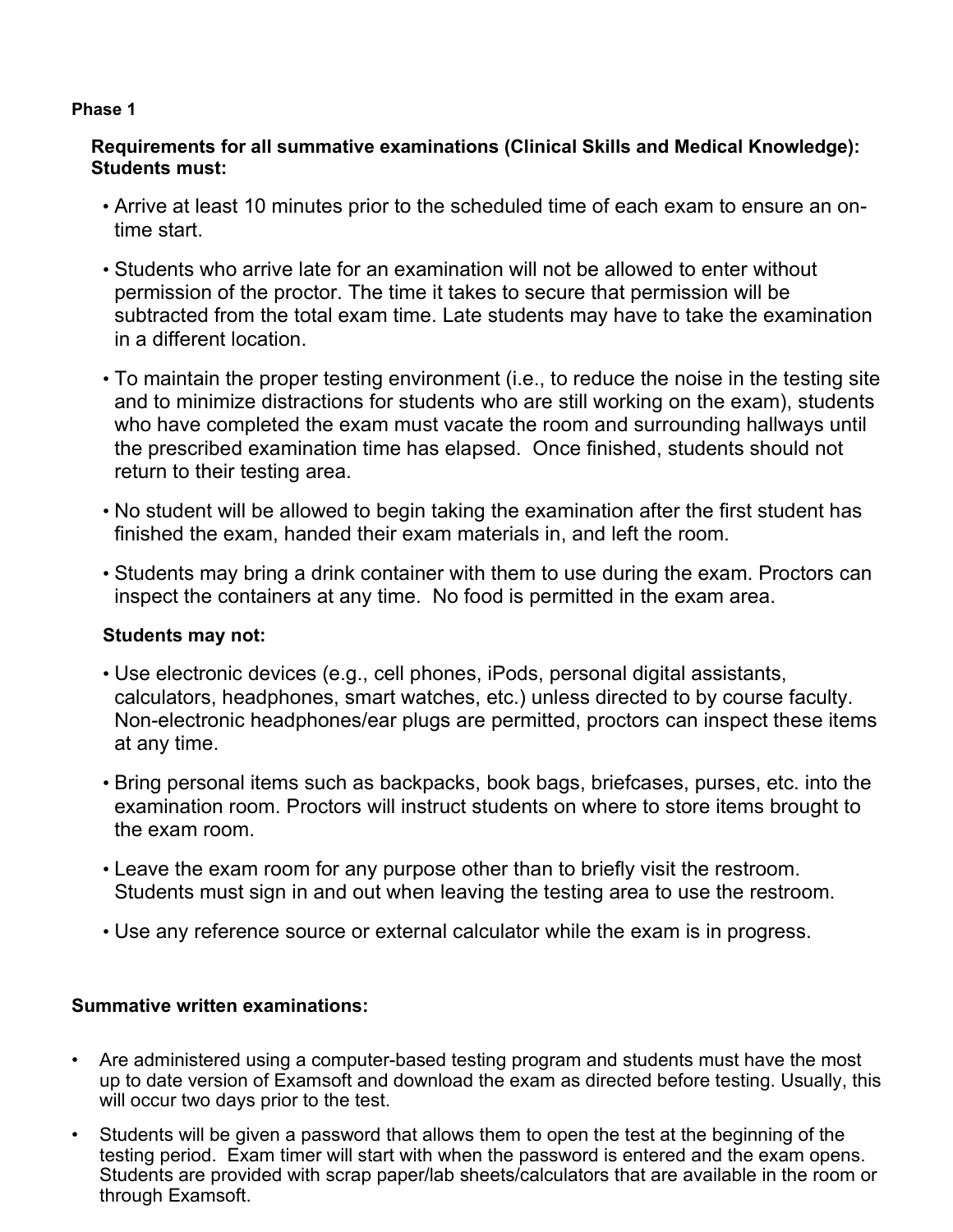• Following the completion of the exam, exiting students are required to upload their test to the examination software. This will occur automatically after the student has clicked the button indicating that they are finished with the test, and after the student logs back on to their computer. Students will need to show the proctor the green confirmation upload screen before leaving. All exam materials will be collected at the end of the examination.

#### **Remote testing Procedures for Phase 1 written examinations**

Remote Exams will be proctored using Exam Monitor though ExamSoft.

Remote Exam may be broken into multiple sections to build in student break time. The break time between any exam sections cannot exceed 10 minutes. Students are encouraged to use the lavatory and have their testing space set up before each exam section. Students will not be able to re-visit a section once it is uploaded. Once an exam section has started, a student cannot leave the view of the computer camera, unless during a scheduled break.

Once you start the exam, please show the room and your desk to the camera to ensure that there are no other people, non-approved materials, etc. present. Whiteboards will be provided to serve as your scrap paper, Please make sure to show this board at the beginning of each exam section. No other resources may be used besides this board, a marker, and an eraser.

- Any calculators or lab values sheets etc. Will be provided through ExamSoft
- Students are allowed to the use ear plugs for the exam, but any electronic headphones/devices cannot be used.
- No cell phones (call/texts) or other electronic devices can be used during the exam. Screenshots of test information, copying, taking pictures or recording of exam material is prohibited.
- No outside materials or books can be used on the exam or present on your desk.
- Please note that because of the size of the monitoring files and internet, it may take 5-10 minutes for each part to upload.

## **Attendance for Examinations in Phase 1:**

An excused absence from a scheduled examination will be granted only for serious personal illness, death in the immediate family or other similar extenuating event, or religious holidays that occurs within 48 hours of the scheduled exam. Students are expected to submit notification of absence via the Absence Tracking System prior to the exam. Students must take the exam(s) within 2 business days of the exam. Students who are unable to take the exam under these requirements will receive an Incomplete and must developed a resolution plan for the missed exam with the faculty member. The student's transcript will reflect a grade of incomplete until all course requirements have been fulfilled.

Delayed exams will not be scheduled during other course activities and will be scheduled within the normal workday (8:00 a.m.- 4:30 p.m., M - F), when the school is open. Students may not accumulate multiple exam delays within a course, other than when exams are scheduled within 24 hours of each other. If multiple delays are necessary, the student may need to withdraw from the course.

Students must provide written documentation when attempting to secure this